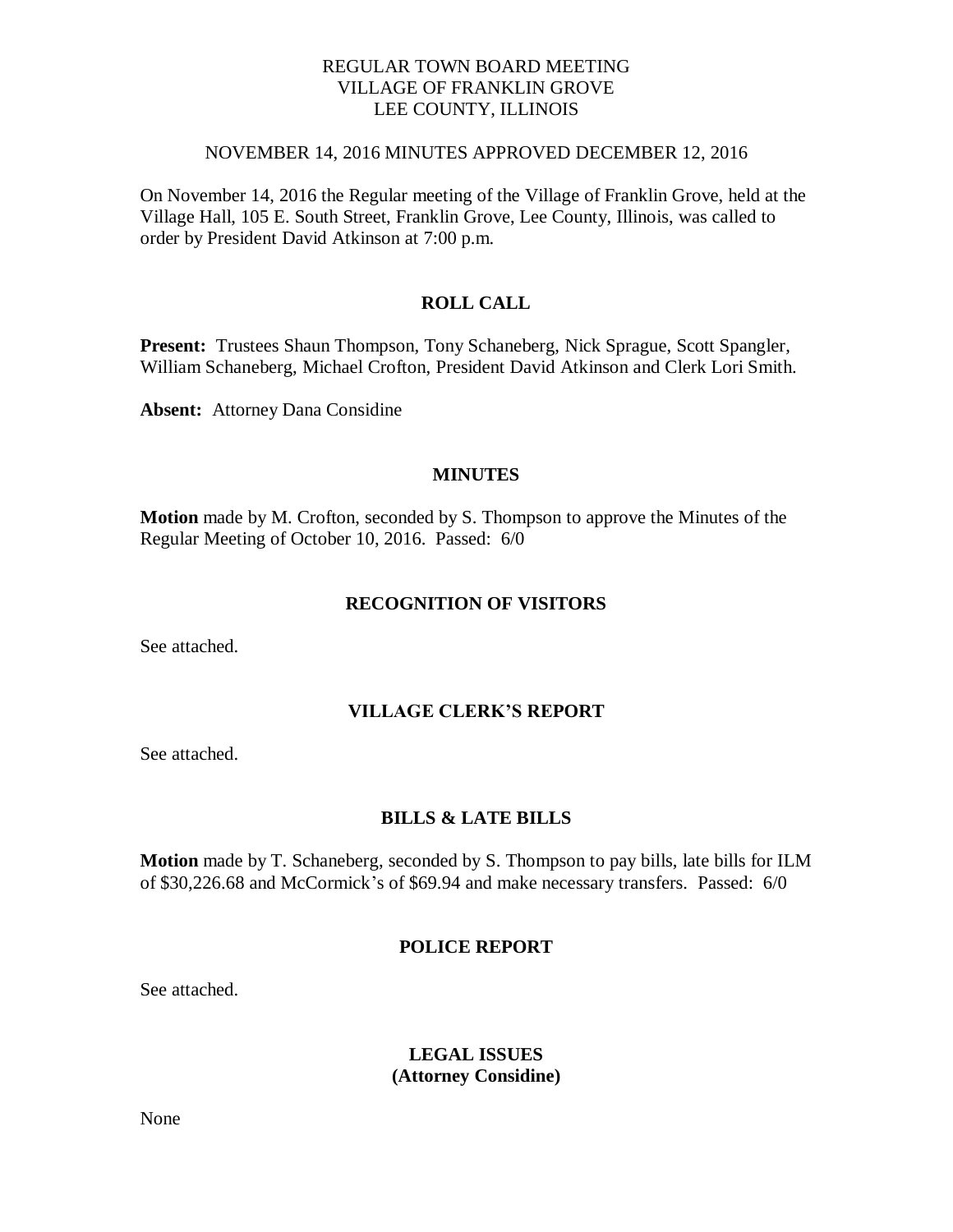### **GENERAL ISSUES**

**Motion** made by S. Spangler, seconded by S. Thompson to accept as a First Reading an Amendment to Traffic Control Ordinance to include "Excess Engine Braking Noise Prohibited" and the fine would follow the existing fines in our Ordinance. Passed: 6/0

**Motion** made by M. Crofton, seconded by W. Schaneberg to enter into an Intergovernmental Agreement with the Lee County Animal Control. Passed: 6/0

## C**OMMITTEE REPORTS**

## **STREETS & ALLEYS**

(T. Schaneberg Chairman)

Trustee Schaneberg advised that Streets & Alleys employee, Blake Armstrong, submitted his letter of resignation to be effective November 15, 2016.

**Motion** made by T. Schaneberg, seconded by W. Schaneberg to approve using Jordan Lahman and Taylor Myler as temporary help for Streets & Alleys at a rate of \$12.00 an hour. Passed: 6/0

## **WATER & SEWER**

#### (W. Schaneberg Chairman)

Trustee Schaneberg advised that they are still waiting to hear back on prices for pumps from the engineer.

**Motion** made by T. Schaneberg, seconded by N. Sprague to approve 11  $\frac{1}{2}$  hours pay at a rate of \$12.00 an hour for Taylor Myler for his assistance as a flagger during the Water Main Repair on Route 38. Passed: 6/0

## **COMMUNITY DEVELOPMENT**

(N. Sprague Chairman)

None

#### **PROPERTIES**

(M. Crofton Chairman)

None

## **FINANCE AND INSURANCE COMMITTEE**

(S. Thompson Chairman)

**Motion** made by S. Spangler, seconded by N. Sprague to approve the Final Reading of the 2016/17 Tax Levy with the following correction, written amount to read "sixty-seven thousand five hundred fifty dollars and 00/100. Passed: 6/0